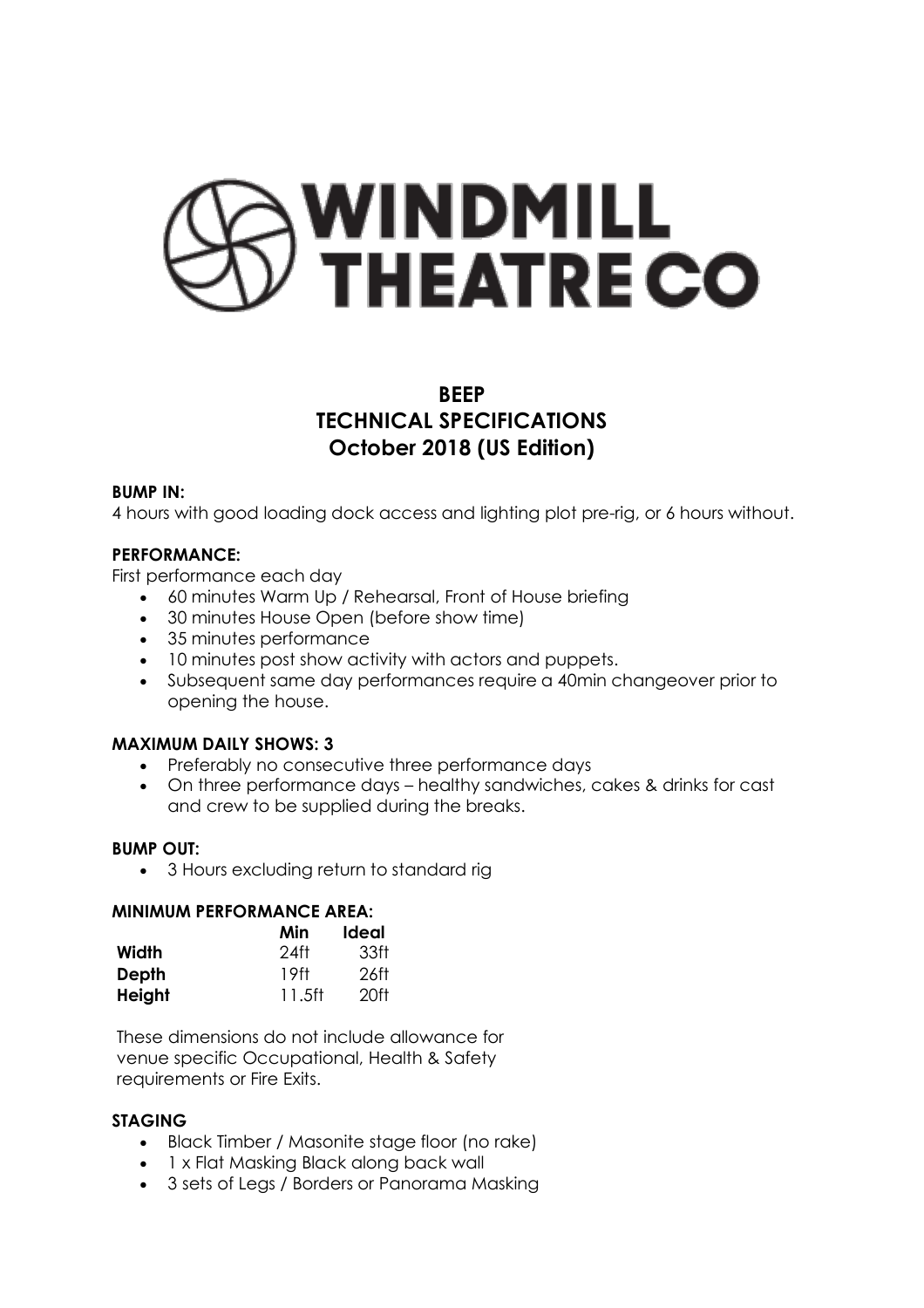**SET** The set consists of:

- 2 Large Set Pieces (see attached dimension chart)

# **SEATING / CAPACITY**

• Venue Dependent (250-300 maximum)

# **SOUND (Venue to provide)**

• A professional stereo sound system adequate for the size of the venue, preferred systems are a Tannoy and Meyer including: suitable amplifiers, EQ, 3-5 Professional Speakers (Left, Right & Sub all on stands / plinth) All audio runs back to the Stage Managers operating position in the Auditorium.

Talk back system from the Stage to the operating position

# **SOUND / AV EQUIPMENT PROVIDED BY WINDMILL**

- 2 x Meyer MM4 Speakers in Set
- MacBook Pro running Q-lab (SND) and
- 6 Channel Analogue Mixer and MOTU Soundcard for show sound cues
- 1 x Sennheiser G3 FW500 Radio Mic

# **LIGHTING EQUIPMENT (Venue to provide)**

- Profiles x 15
- Fresnels x 9
- Floods x 2
- Gel / Frost / Iris as per plan
- Dimmers as required
- All cables inc DMX to Stage Management / Lighting operating position

House Lights that can be switched or dimmed to be supplied by venue & any windows must be covered – (No daylight)

With advance notice, Windmill can work with house rep plot. For a quicker load-in, please hand the lighting plot prior to the company's arrival.

Please discuss room lighting with Windmill's Program & Production Manager.

# **LIGHTING EQUIPMENT PROVIDED BY WINDMILL**

- Mac Book Pro running Jands Vista (LX) to operate lighting cues
- LED's in set and puppets (12V)
- Wireless DMX set up for LED Units and all LX Cues to be triggered by Q-Lab
- DMX Feed required onstage and at the operation position via DMX King Node box

#### **WARDROBE:**

- Good Quality Iron & Board
- Washing Machine
- Stand Up Dryer
- Sink for Hand washing
- Staff support 1 call per day (1 Washing load: 1 Drying Load)